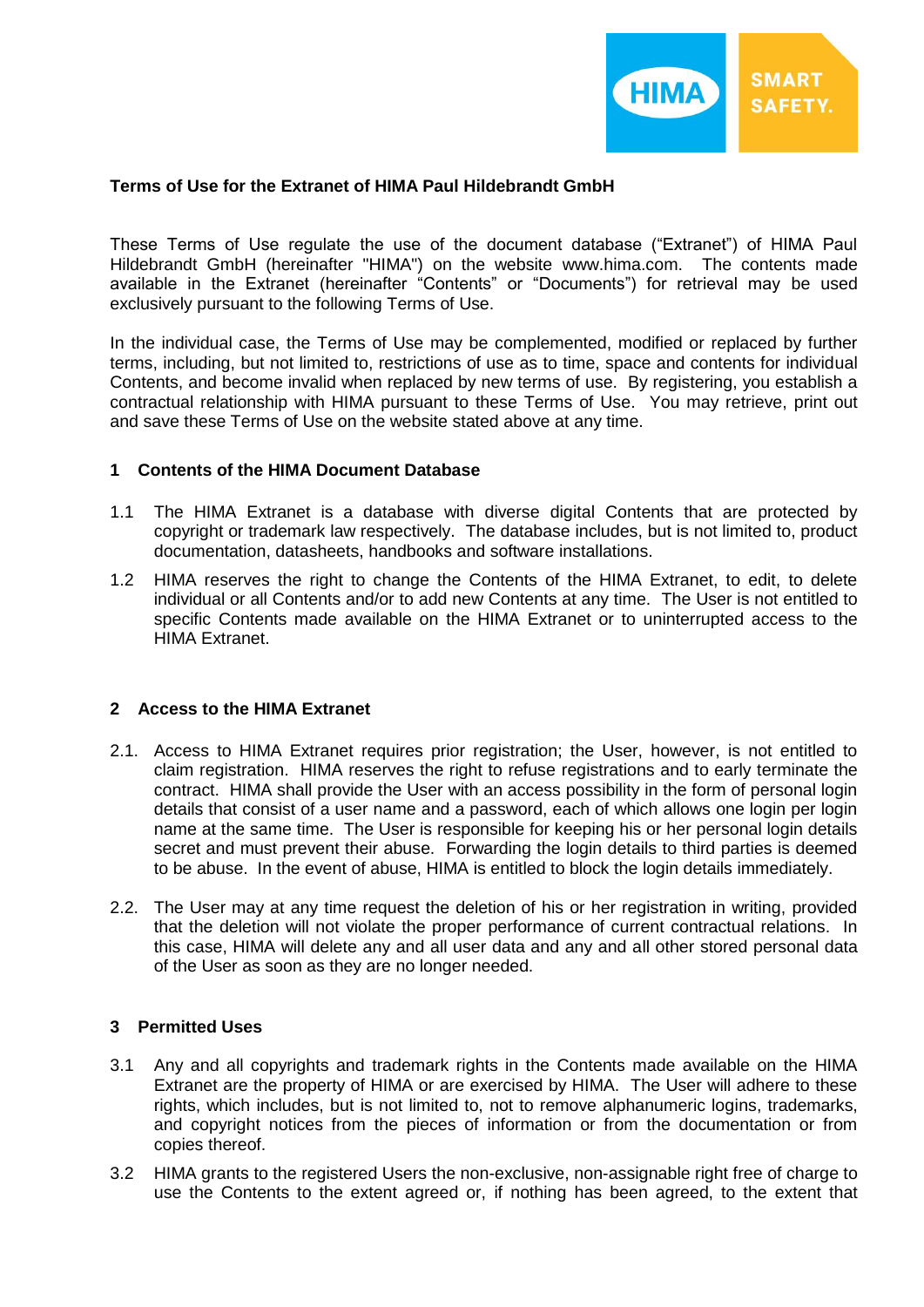

corresponds to the purpose HIMA pursues with their furnishing and provision. This does not involve any acquisition of rights to the Contents itself.

- 3.3 The Contents made available may not be changed, edited, adapted or falsified otherwise. Copyright notices and other names, logos or trademarks in the material must not be removed either.
- 3.4 The User is not entitled to transfer the rights of use granted to him or her to third parties.
- 3.5 HIMA may without giving any reasons at any time and its sole discretion withdraw the above granted rights of use for the future, while taking into account any justified interest of the User, e.g. regarding advertising material already produced, in individual cases.

### **4 Compliance with Export Control Provisions**

- 4.1 If the User transfers any Content provided by HIMA to a third party, the User shall comply with all applicable national and international export control regulations. In any case, the User shall comply with the export control regulations of the Federal Republic of Germany, the European Union and the United States of America when forwarding such Contents to third parties.
- 4.2 Prior to any such transfer to a third party, the User shall check and ensure, by taking appropriate measures, that
	- there will be no infringement of an embargo imposed by the European Union and/or the United States of America by such transfer or other economic resources in relation with the Contents provided by HIMA, also considering any restrictions on domestic transactions and possible circumvention of prohibition;
	- the Contents provided by HIMA are not intended for use in connection with armaments, nuclear technology or weapons, if and to the extent such use is subject to prohibition or authorisation, unless required permissions have been obtained;
	- the regulations of all pertinent sanctioned party lists of the European Union and the United States of America concerning the trading with entities, persons or organisations listed therein shall be complied with.
- 4.3 If required to enable authorisation or HIMA to conduct export control checks, the User will provide HIMA with any and all information on the end recipient, the final destination and the purpose of use of the Contents provided by HIMA and any export control restrictions applicable in this regard upon request immediately.
- 4.4 The User shall indemnify and hold harmless HIMA from and against any claim, proceeding, action, fine, loss, cost and damages arising out of or relating to User's culpable noncompliance with the above obligations under export control law and User shall compensate HIMA for all losses and expenses resulting thereof. This provision does not imply a change in burden of proof.
- 4.5 HIMA shall perform the contract subject to the proviso that the performance does not conflict with any impediments under national or international foreign trade law provisions and no embargoes and/or any other sanctions.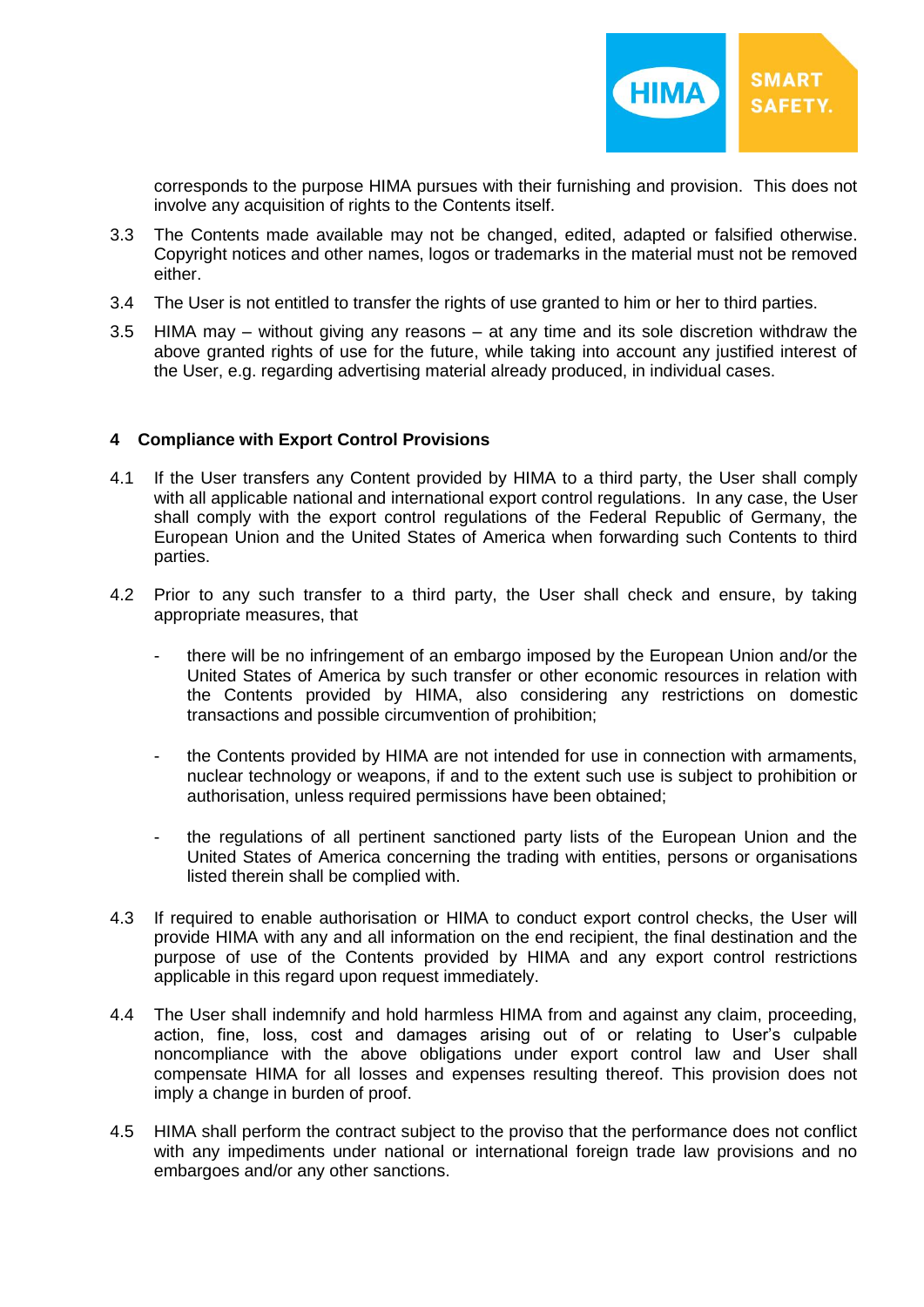## **5 Warranty and Liability**

- 5.1 The User is solely responsible for ensuring that he or she obtains or uses respectively the correct Contents and the then current version as amended from time to time for the product he or she uses.
- 5.2 The Contents contained on the HIMA Extranet may contain specifications or general descriptions of technical possibilities of products that may not always be met in the individual case (for instance, due to changes in the products). Therefore, the requested performance features of the Products must be agreed upon at purchase in the individual case.
- 5.3 The User undertakes to hold HIMA and the sister companies and subsidiaries associated with HIMA harmless of any and all damages claimed by third parties and/or official bodies against HIMA and the parent companies, associated sister companies or subsidiaries associated with HIMA due to unlawful use of the Contents provided by HIMA or the User's or its agents' (Gehilfen) use of those Contents beyond the permitted extent.
- 5.4 HIMA shall be unrestrictedly liable vis-à-vis the User for culpable injury to life, limb or health, for claims under the German Product Liability Act (Produkthaftungsgesetz) and for any other intentional or grossly negligent breach of duty. In the event of slight or normal negligence and material damage and pecuniary losses caused thereby, HIMA shall solely be liable in case of breach of fundamental obligations under the contract, whose performance is essential to facilitate proper execution of the contract and the User especially relies on the satisfaction thereof, but its liability shall be limited to the amount of the damage typically foreseeable at the time of conclusion of the contract. Any further liability for damages is  $$ regardless of the legal nature of the asserted claim – excluded.
- 5.5 The limitations of liability above shall apply to HIMA's legal representatives (gesetzliche Vertreter), employees, and any other persons used to fulfil its obligations (Erfüllungsgehilfen) and/or vicarious agents (Verrichtungsgehilfen) as well.

# **6 Data Privacy**

- 6.1 HIMA points out to the User that User's data are stored and processed within the scope of the purpose. HIMA shall not forward the login name and the personal details and scope of the use to third parties for data privacy reasons.
- 6.2 For the operation of the Extranet a technical recording is required, in particular the user behaviour will be logged. Therefore it is technically not feasible to shut off. By accepting the Terms of Use, the User acknowledges and agrees to the technical recording. The recorded data will not be used for any other purpose, except where express authorisation is given by the User.
- 6.3 In the event that User has signed up for the HIMA Document-Info-Service, the following data will be additionally collected and processed:
	- selected frequency
	- language selection
	- selected category of documents (type of documents and belonging to a specific product)